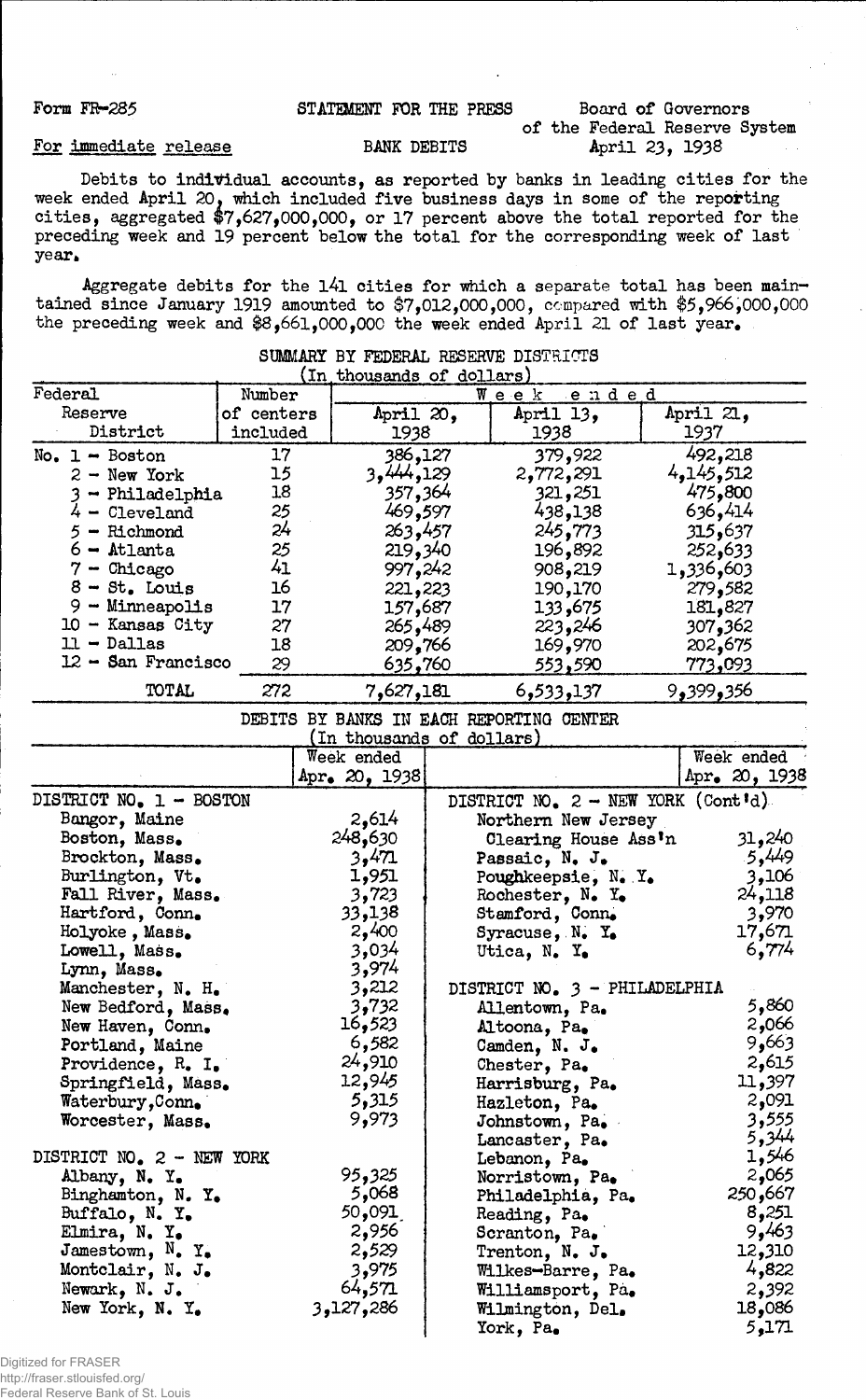Form FR-285-a

Ξ.

DEBITS BY BANKS IN EACH REPORTING CENTER

|                                     |               | In thousands of dollars)                             |                               |
|-------------------------------------|---------------|------------------------------------------------------|-------------------------------|
|                                     | Week ended    |                                                      | Week ended<br>Apr. $20, 1938$ |
|                                     | Apr. 20, 1938 |                                                      |                               |
| DISTRICT NO. 4 - CLEVELAND          | 15,684        | DISTRICT NO. $6 - ATLANTA$ (Cont'd)<br>Elberton, Ga. | 269                           |
| Akron, Ohio                         | 2,005         | Hattiesburg, Miss.                                   | 1,014                         |
| Butler, Pa.                         | 7,842         | Jackson, Miss.                                       | 5,661                         |
| Canton, Ohio                        | 71,461        | Jacksonville, Fla.                                   | 17,260                        |
| Cincinnati, Ohio<br>Cleveland, Ohio | 111,514       | Knoxville, Tenn.                                     | 6,511                         |
|                                     |               | Macon, Ga.                                           | 2,942                         |
| Columbus, Ohio                      | 46,592        | Meridian, Miss.                                      | 2,073                         |
| Dayton, Ohio                        | 14,756        | Miami, Fla.                                          | 9,232                         |
| Erie, Pa.                           | 5,468<br>674  | Mobile, Ala.                                         | 9,503                         |
| Franklin, Pa.                       |               |                                                      | 5,251                         |
| Greensburg, Pa.                     | 1,444         | Montgomery, Ala.                                     | 16,679                        |
| Hamilton, Ohio                      | 2,565         | Nashville, Tenn.                                     | 325                           |
| Homestead, Pa.                      | 746           | Newnan, Ga.                                          | 42,613                        |
| Lexington, Ky.                      | 4,170         | New Orleans, La.                                     | 1,802                         |
| Lima, Ohio                          | 3,696         | Pensacola, Fla.                                      | 5,921                         |
| Lorain, Ohio                        | 1,184         | Savannah, Ga.                                        | 7,204                         |
| Middletown, Ohio                    | 1,993         | Tampa, Fla.                                          | 819                           |
| Oil City, Pa.                       | 2,064         | Valdosta, Ga.                                        |                               |
| Pittsburgh, Pa.                     | 122,550       | Vicksburg, Miss.                                     | 1,538                         |
| Springfield, Ohio                   | 4,298         |                                                      |                               |
| Steubenville, Ohio                  | 1,929         | DISTRICT NO. 7 - CHICAGO                             | 811                           |
| Toledo, Ohio                        | 27,562        | Adrian, Mich.                                        |                               |
| Warren, Ohio                        | 2,023         | Aurora, Ill.                                         | 2,731                         |
| Wheeling, W. Va.                    | 5,865         | Battle Creek, Mich.                                  | 2,972                         |
| Youngstown, Ohio                    | 9,744         | Bay City, Mich.                                      | 2,489                         |
| Zanesville, Ohio                    | 1,768         | Bloomington, Ill.                                    | 2,901                         |
|                                     |               | Cedar Rapids, Iowa                                   | 5,437                         |
| DISTRICT NO. 5 - RICHMOND           |               | Champaign-Urbana, Ill.                               | 2,769                         |
| Asheville, N. C.                    | 3,131         | Chicago, Ill.                                        | 574,536                       |
| Baltimore, Md.                      | 72,477        | Clinton, Iowa                                        | 1,516                         |
| Charleston, $S_{\bullet}$ C.        | 4,080         | Danville, Ill.                                       | 2,148                         |
| Charleston, $W$ . Va.               | 10,246        | Davenport, Iowa                                      | 5,151                         |
| Charlotte, $N_e$ . C.               | 13,300        | Decatur, Ill.                                        | 3,716                         |
| Columbia, S.C.                      | 5,977         | Des Moines, Iowa                                     | 19,358                        |
| Cumberland, Md.                     | 1,635         | Detroit, Mich.                                       | 159,987                       |
| Danville, Va.                       | 1,555         | Dubuque, Iowa                                        | 2,221                         |
| Durham, N, C.                       | 4,987         | Elgin, Ill.                                          | 1,938                         |
| Greensboro, N. C.                   | 4,047         | Flint, Mich.                                         | 5,208                         |
| Greenville, S. C.                   | 4,241         | Fort Wayne, Ind.                                     | 6,918                         |
| Hagerstown, Md.                     | 1,913         | Gary, Ind.                                           | 2,784                         |
| Huntington, W.Va.                   | $-3,666$      | Grand Rapids, Mich.                                  | 10,396                        |
| Lynchburg, Va.                      | 3,266         | Green Bay, Wis.                                      | 3,224                         |
| Newport News, Va.                   | 1,944         | Hammond, Ind.                                        | 1,910                         |
| Norfolk, Va.                        | 10,660        | Indianapolis, Ind.                                   | 40,053                        |
| Portsmouth, Va.                     | 1,033         | Jackson, Mich.                                       | 3,046                         |
| Raleigh, N. C.                      | 7,865         | Kalamazoo, Mich.                                     | 4,471                         |
| Richmond, Va.                       | 31,146        | Lansing, Mich.                                       | 4,788                         |
| Roanoke, Va.                        | 5,901         | Manitowoc, Wis.                                      | 1,628                         |
| Spartanburg, S.C.                   | 2,019         | Mason City, Iowa                                     | 2,365                         |
| Washington, D. C.                   | 58,658        | Milwaukee, Wis.                                      | 56,625                        |
| Wilmington, N. C.                   | 2,527         | Moline, Ill.                                         | 2,862                         |
| Winston-Salem, N. C.                | 7,183         | Muscatine, Iowa                                      | 1,018                         |
|                                     |               | Oshkosh, Wis.                                        | 2,271                         |
| DISTRICT NO. 6 - ATLANTA            |               | Peoria, Ill.                                         | 13,126                        |
| Albany, Ga.                         | 1,054         | Rockford, Ill.                                       | 5,202                         |
| Atlanta, Ga.                        | 48,063        | Saginaw, Mich.                                       | 4,358                         |
| Augusta, Ga.                        |               | Sheboygan, $Wis_{\bullet}$                           | 3,361                         |
| Birmingham, Ala.                    | 20,183        | Sioux City, Iowa                                     | 9,405                         |
| Brunswick, Ga.                      | 662           | South Bend, Ind.                                     | 7,901                         |
| Chattanooga, Tenn.                  | 9,170         | Springfield, Ill.                                    | 5,462                         |
| Columbus, Ga.                       | 2,884         | Terre Haute, Ind.                                    | 4,209                         |
| Dothan, Ala.                        | 707           | Waterloo, Iowa                                       | 3,970                         |
|                                     |               |                                                      |                               |